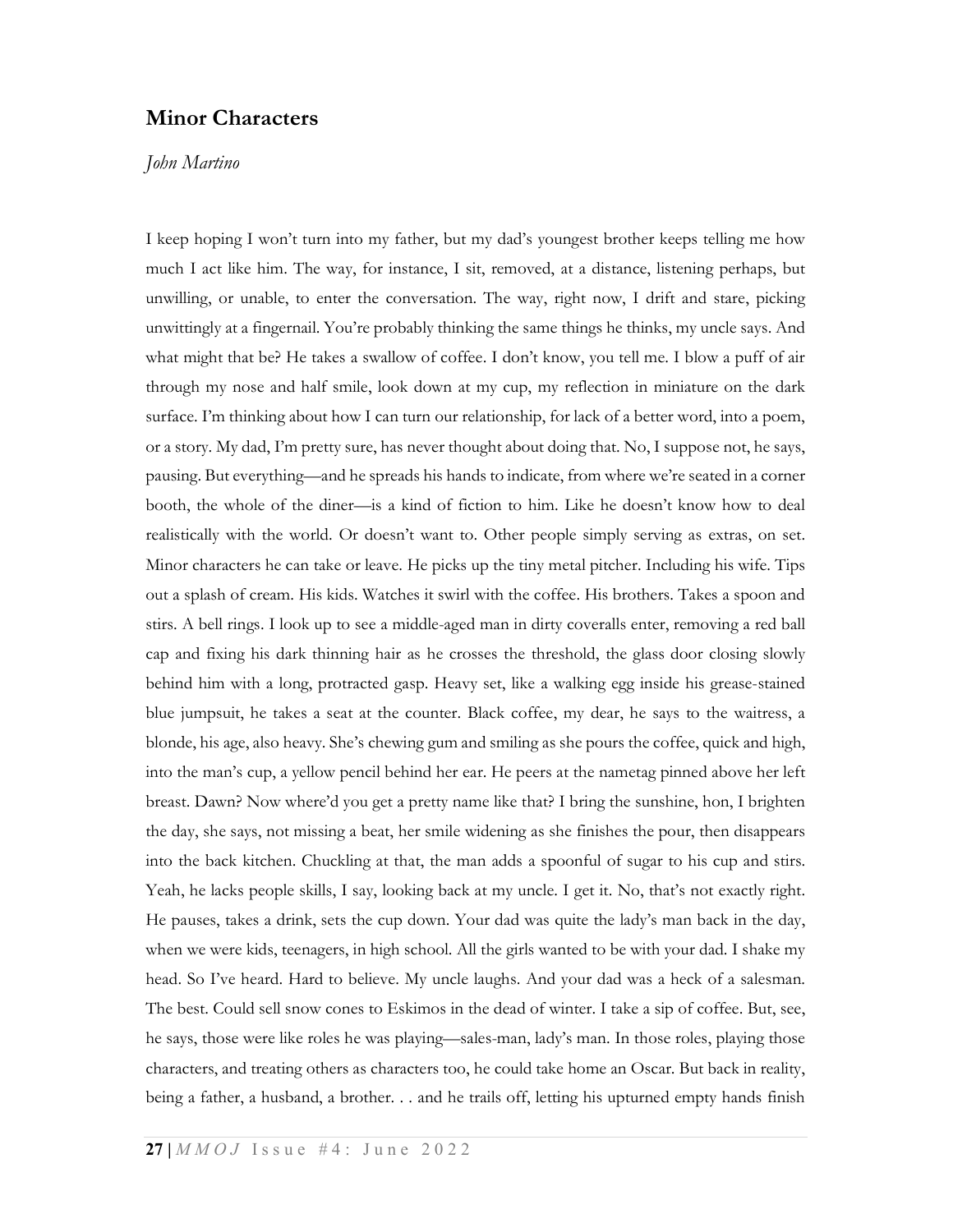the sentence. Yeah, well, that may be him. But it's not me. I like people, I say reassuringly. I think what I mean, my uncle interjects. More coffee? The blonde waitress is standing next to our table holding a steaming glass pot. My uncle looks up, smiling. My savior, he says. Dawn will save the day, she smiles, chewing her gum, refilling his cup. There you go, hon. And how 'bout we top yours off, she says to me. I nod and push my cup towards her. She pours it in quick and high. Can I get you gentlemen anything else? Just one of those winning Powerball tickets for tonight's 800 mil, my uncle says, laughing. Dawn laughs, too. Hon, if I hit I'm splittin' it with you. Only trouble is, you'll have to find me, 'cause I guarantee you I won't be comin' back here. My uncle claps his hands together, laughing harder. I hear that, he says. Dawn beams at me and I smile back. Alright, she says, you holler now you need more coffee, and walks off. My uncle adds a splash of cream to his. What I mean, he continues, stirring, is that outside those very narrow, specific roles, your father doesn't know how to act. Interact. He's too inside himself, too quiet, always up here, and he taps his right index finger to the side of his head. You see how he is even at get-togethers, the occasional family gathering, hardly says a word to anyone, sits off at a distance like he's watching the rest of us on TV. Your mom, God bless her, had to fill in and do all the talking, all the socializing. I watch a semi pull into the parking lot through the front window. The truck like a beast heaving a heavy sigh as it shuts down. The driver's side door opens and a woman climbs out, black leather jacket, blue jeans, the ubiquitous red ball cap. She stomps each of her boots alternately a few times on the pavement, arcs her shoulders, her upper-back like a bow, stretching. She lights a smoke and stands there, exhaling up at the bright blue late-morning sky. The two of you ever have a real conversation? We talk. Sometimes. Yeah, but I mean a real sit-down conversation. Like what we're having now? I don't say anything. Then: A lot of sons and fathers go through this. It's practically cultural here in America. A rite of passage. This father-son disconnect. My uncle rubs his mouth and chin with all eight of his fingers. All I know is, while growing up, grandpa, my dad, took care of you, spent time with you, came to the house nearly every day to see you. Not your father. He paused. He and your mom didn't get along after you were born. You know that. Oh, so it's my fault? I joke. He laughs. Well, I'm not too sure your dad got along with your mom even before you were born. And then after your brother, things soured even more. But that's your dad, never . . . he fumbles for the word . . . *happy*, I guess, is the clearest way to say it. Unless he was playing one of those roles he was so good at. Yeah, well, I think my dad wasn't meant to be a dad, or a husband, the whole nine-yards family-man lifestyle. Not that I'm defending him, but I think he was just following the script already in play and it was an old script, the wrong script. For him. But he didn't know there were other options. And maybe there weren't. My uncle looks at his phone, then at his watch. I gotta go pick up your aunt soon. Look, the point is, I don't want you